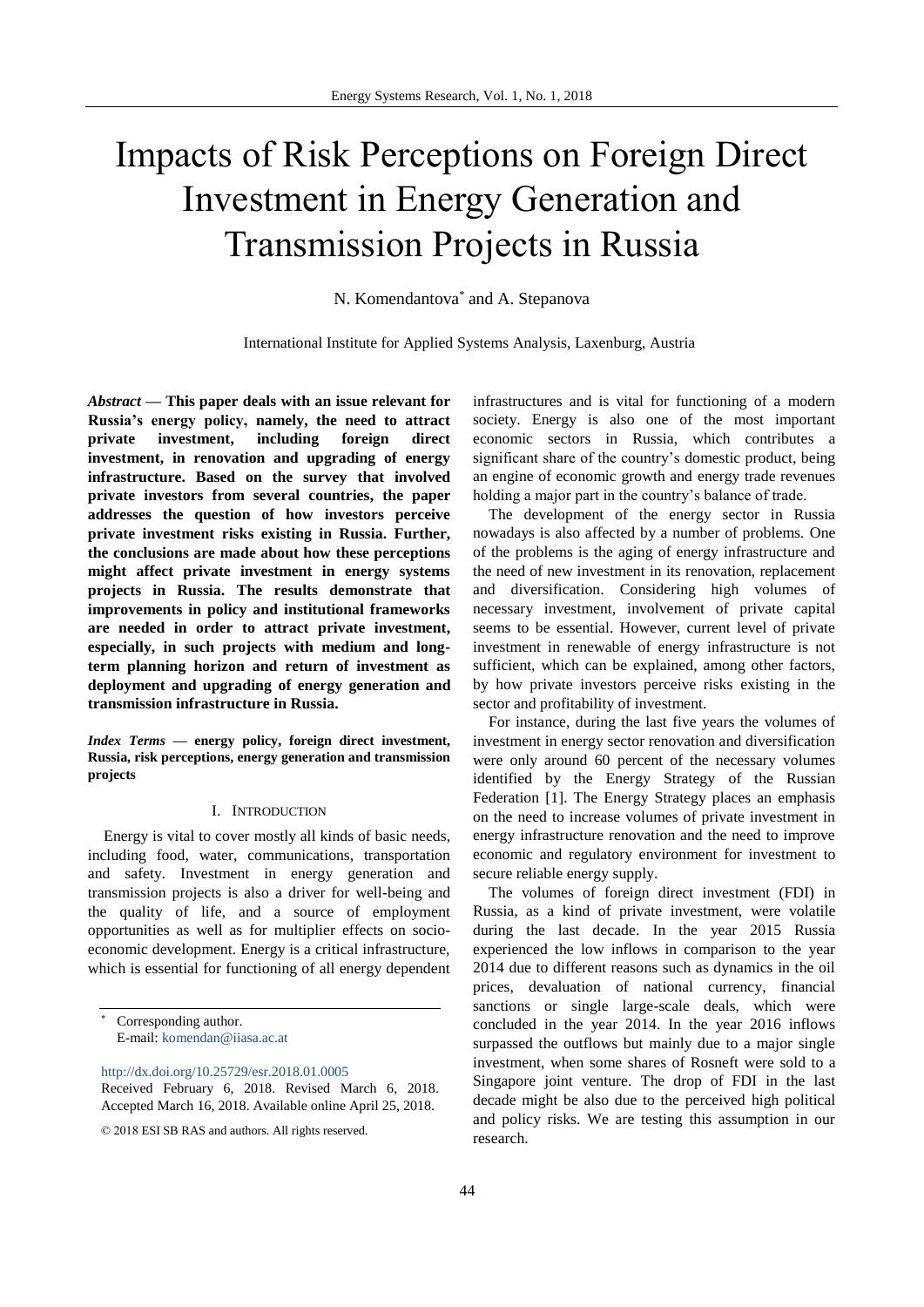Another assumption is connected with the regional integration processes, namely, the formation of the Eurasian Economic Union (EAEU) and how this regional integration affects perceptions of political risks. EAEU was created on January 1, 2015 on the basis of the Customs Union (2010) and the Common Economic Space (2012). On February 2, 2012, the Eurasian Economic Commission (EEC) started its work. The member states of the Eurasian Economic Union are: Russia, Belarus, Kazakhstan, Armenia and Kyrgyzstan. The EAEU population is 182.7 million people. In 2016 the total volume of foreign trade in goods of the EAEU member states with third countries amounted to USD 509.7 bln, including exports –USD 308.4 bln, imports – USD 201.3 bln. Volume of mutual trade in goods of the EAEU member states amounted to USD 42.5 bln.

Since 2011 several common markets of the EAEU have been launched. Among them are: the common market for goods of the Customs Union (2011); the single services market of the EAEU and the common labor market of the EAEU (2015); the common medicines market of the EAEU and the common market for medical products (2017). In next few years the following common markets of the EAEU will be created: the common electricity market of the EAEU (2019); the common market of excisable goods (2020); the common oil and oil products market of the EAEU; the common gas market of the EAEU, as well as the common financial market of the EAEU and the common market of transport services of the EAEU (2025) [20].

This paper contributes to the discussion about energy policy measures to stimulate FDI in Russia. The results on subjective risks perceptions are relevant for FDI in projects with the medium and long-term planning horizon, such as energy generation and transmission projects. We contribute to the discussion about barriers to FDI in Russia by providing an insight into subjective risk perceptions and factors, which are perceived as a largest barrier to FDI in Russia, as well as into the impact of regional integration processes on risks perceptions.

## II. BACKGROUND

# *A. Impacts of risks perceptions on foreign direct investment*

The perception of risk is one of the most important factors, which influence the decision-making process of an investor. Risk is perceived as a consequence of an event and as a likelihood of this event to happen. When an investor perceives an investment to be too risky, he or she would require a higher risk premium, a government or a bank guarantee to compensate for the risk. In the event that neither of these three risk mitigation instruments are available, an investor will decline such investment. In science, such a behavior is known as risk aversion [2]. Risk aversion is closely connected with "risk perception" which is a subjective evaluation of risk and can vary, depending on experience, world views and visions [3].

The majority of the existing studies on private investment suggest that the decision to take an investment or not depends on economic factors and favorable institutional environment [4]. However, most of these studies dealt with quantifiable impacts of these factors by using statistical methods of analysis. The works on qualitative factors, such as how existing cultural, institutional, political or economic factors influence risk perceptions of private investors, were minor [5].

Several scientific studies show that risk aversion is an essential part of the decision-making process and that several qualitative factors influence risk perceptions. For example, the authors of [6] identified several factors that influence risk aversion. Among them are quality and standards of bureaucracy, regulations and complexity of contracts. The scientific evidence [7] finds that quality and complexity of bureaucracy affect risk aversion as it is connected with uncertainty for investment. Another study [8] adds to this the generic host bureaucracy quality as well as tax complexity [9]. Cultural factors, such as perceptions of impacts of religion [10] or cultural differences in traditions [5] have also an impact on risk aversion.

By looking at the risk aversion and risk perceptions connected with investment in the Central European transition economies, we identified three types of risks. They were mostly connected with the governance issues and included instability of national regulations, absence of guarantees from national government on invested capital and revenues as well as political instability and the lack of support from local government [11].

There were a number of global studies on the impact of uncertainties connected with regulatory and political risks in Russia [12] [13] [14]. The majority of existing scientific studies on risks and impact on investment deal with different regions. However, only a minor share of these studies deals with the former Soviet Union countries. The majority of existing studies on transition economies focus on the investment risk in the Central and Eastern European countries, which recently joined the European Union [15].

The Ease of Doing Business developed by the World Bank is probably the most known evaluation of the factors of risk aversion in relation to private investors. The Ease of Doing Business includes time and costs which investors need to deal with logistics of trade. According to this index Russia is at the lower half of the ranking even despite a number of reforms, which have been conducted since the year 2012 to simplify documentation needed for transactions, to reduce the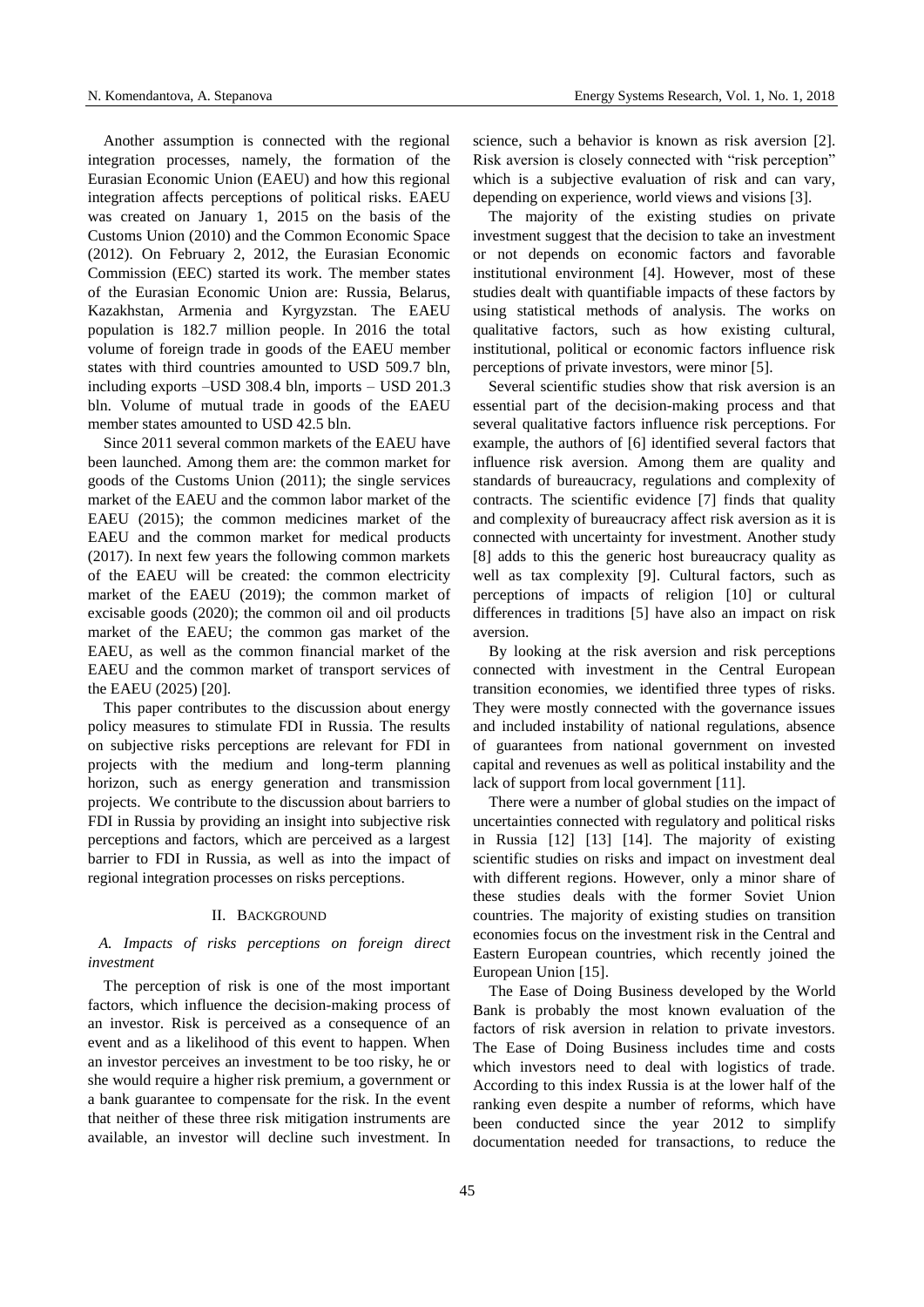associated costs and implement electronic documentation system. The costs of border regulations remain the most problematic factor. In the other areas, such as starting business or dealing with insolvency, Russia ranks above the average for transition economies. The same concerns the enforcement of contracts or registration of property.

This evaluation, in turn, has an impact on risks perceptions. For example, the Doing Business rank of a country influences perceptions of regulatory environment and influences investment decision [16].

The authors of [17] identified four factors, which influence risk perceptions of FDI in the projects in Russia. These factors include political, revenue, operational and regulatory risks. Interviews with investors, conducted by researchers, show that political risks are perceived as most serious and likely risks for foreign direct investment.

However, there were no studies on perceptions of probability and likelihood of risks. Moreover, the identified risk perceptions, which are relevant for private investors, were not discussed in regards to the private investment needed for renovation and replacement of energy infrastructure.

# *B. Energy policy in Russia*

Fossil fuels play an essential role in the energy policy of Russia, given the abundant gas, coal and oil resources available in the country. Currently Russia holds 32 percent of global natural gas reserves as well as 10 percent of explored coal reserves and 12 percent of oil reserves [18]. Russia also has large oil shale reserves, and is a large nuclear energy producer generating over 5 percent of the global nuclear energy. Renewable energy sources are represented in Russia mainly by hydropower energy, which contributes to 21 percent of electricity generation, with the largest hydropower potentials in Siberia and the Far East. Despite available potentials for other kinds of renewable energy, currently renewable energy sources contribute a minor share in energy generation and these are mainly small-scale projects.

Today Russia is one of the largest energy exporters in the world. Energy trade also plays an important role for the Russian economy, by contributing to around 60 percent of the Russian export and providing around 30 percent of the Russian Gross Domestic Product. The European Union countries, such as Germany, Italy, France and Hungary, are the major trade partners of Russia supplying 25 percent of the EU gas consumption. Russia also exports electricity to Latvia, Lithuania, Poland and Finland. Plans also exist to increase energy exports to the Eastern energy markets, including China, Japan, Korea and other countries of the Asia-Pacific region.

The energy market of Russia is dominated by a number

of large-scale, mainly state corporations. For instance, the natural gas market is divided among four companies (Novatek, Itera, Northgas and Rospan), the oil market is divided among seven companies (Rosneft, Lukoil, TNK-BP, Surgutneftegaz, Gasprom and Tatneft), the nuclear market is dominated by Atomenergoprom, which is a holding of a couple of companies, and the electricity market is dominated by InterRAO and Gazprom Energoholding. If there is a minor tendency to liberalization on energy generation market, energy and electricity transmission and distribution markets are dominated by monopolies with the state control.

The energy policy and energy investments in Russia are regulated by the Energy Strategy, which was adopted in the year 2000 for the period up to 2020. The additional commitments from the year 2006 for the period up to 2030 indicate the need for new guidelines for development of energy sector in light of the increased role of innovation in the Russian economy as well as the special attention to energy development in the regions of East Siberia, the Far East, North-West, Yamal Peninsula, and the continental shelf of Russia. The current Energy Strategy of the Russian Federation up to 2030 was adopted on the 13<sup>th</sup> of November 2009.

Despite important role of energy in the economy of Russia and positive balance of trade, private investment, especially FDI in gas and electricity sector remains small. In the year 2016 Russia attracted EUR 439 billion of total FDI, from which EUR 9.7 billion went to electricity and gas sectors. The share of FDI which went to mining and quarrying was ten times higher, namely, EUR 98 billion [18].

One of the aims of the Russian energy strategy is to improve regulations for stimulating private investment in energy sector. The strategy also includes mechanisms to achieve this aim, namely, tariffs, taxes, customs, antimonopoly regulations and institutional reforms. The strategy also identifies strategic directions for development of the energy sector in Russia, including 1) transition to innovative and energy efficient development, 2) changes in structure and scale of energy production, 3) development of competitive market environment and integration into world energy system [1].

#### III. METHODOLOGY

The methodology of this research is based on qualitative data collected in frames of a dialogue between stakeholders and foreign investors from several European countries, including Austria, Germany, Lithuania, France and others. The data were mainly collected through questionnaire, which recommended itself as a method free from interviewer bias [19].

The stakeholders dialogue included a questionnaire with structured and semi-structured questions. The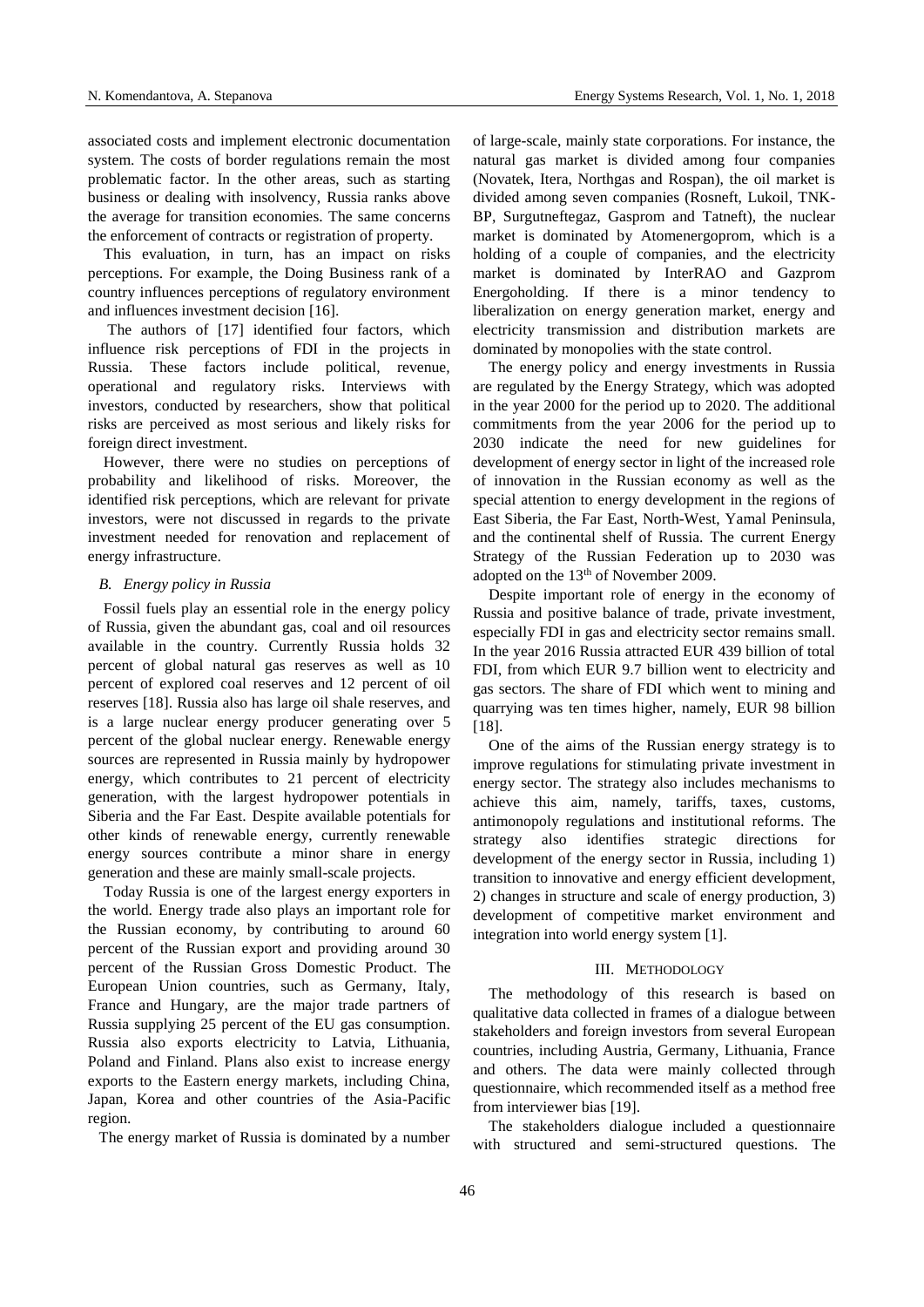structured questions included the multiple choice options where respondents could provide their evaluations of a given factor on the scale from "very bad" to "very good" or on the scale from "not significant" to "significant". The risks were evaluated according to the seriousness of concern about them and perceptions about their likelihood.

The questionnaire was developed based on a review of existing literature on FDI risks and factors that influence the investors' decision. These included institutional, economic, political and cultural factors. Russia was among five countries evaluated in this research. Other countries were Azerbaijan, Kazakhstan, Kyrgyzstan and Ukraine. The questions were developed according to the methodology of social research, namely, proceeded in logical sequence moving from easy ones to more difficult ones. All technical expressions were explained and demographic personal questions were placed at the end of the questionnaire [20].

The data collection was performed in the period from August to November 2017, and involved questionnaires and stakeholders dialogue. The respondents were from different economic sectors such as financial services (23 percent), production of consumer goods (17 percent), energy production and distribution  $(15$  percent), agriculture (12 percent), automotive sector (10 percent), industrial equipment and machinery (8 percent), construction and real estate (7 percent), telecommunication (5 percent) and transport (3 percent). The questionnaire was distributed through online survey tool as well as in a printed version during the workshop with representatives of the Schneider group, which is a part of the Lisbon to Vladivostok group (L2V) and is an association of companies working in the European and EAEU regions. The stakeholders dialogue also took place during the workshop. The workshop was conducted at IIASA in October 2017. The printed version was also sent to stakeholders by mail. Altogether we distributed 207 questionnaires through online survey. This number also includes participants in the workshop. We received 26 completed questionnaires, from which 2 were disqualified due to missing answers to some questions. Thus, the response rate is 10 percent, which is typical of online surveys. Indeed, the number of questionnaires would be sufficient for an in-depth qualitative study, however, we argue that here the number is also sufficient for the goals of our research as we addressed a very targeted group of stakeholders. As evidenced by scientific research, the results could be considered to be robust from a smaller sampling when this sampling is well selected.

The questions were scored on the 0-5 point Likert scale (never, very low, low, moderate, high, very high) to avoid risky skewness [21]. The results were analyzed with the help of the statistic programs such as SPSS. The Cronbach's alpha coefficient was applied to investigate the questionnaire reliability.

## IV. RESULTS

While speaking about economic and institutional factors as a framework for private investment in Russia the majority of respondents think that business environment in Russia for private investment is very good. Most of them perceive the economic factors to be also good. At the same time, a significant share of respondents evaluates institutional factors as poor (Figure 1).



Figure 1. Economic, social and business environment factors.



Figure 2. The perceived difference between political, policy, social and cultural factors in Europe and in Russia.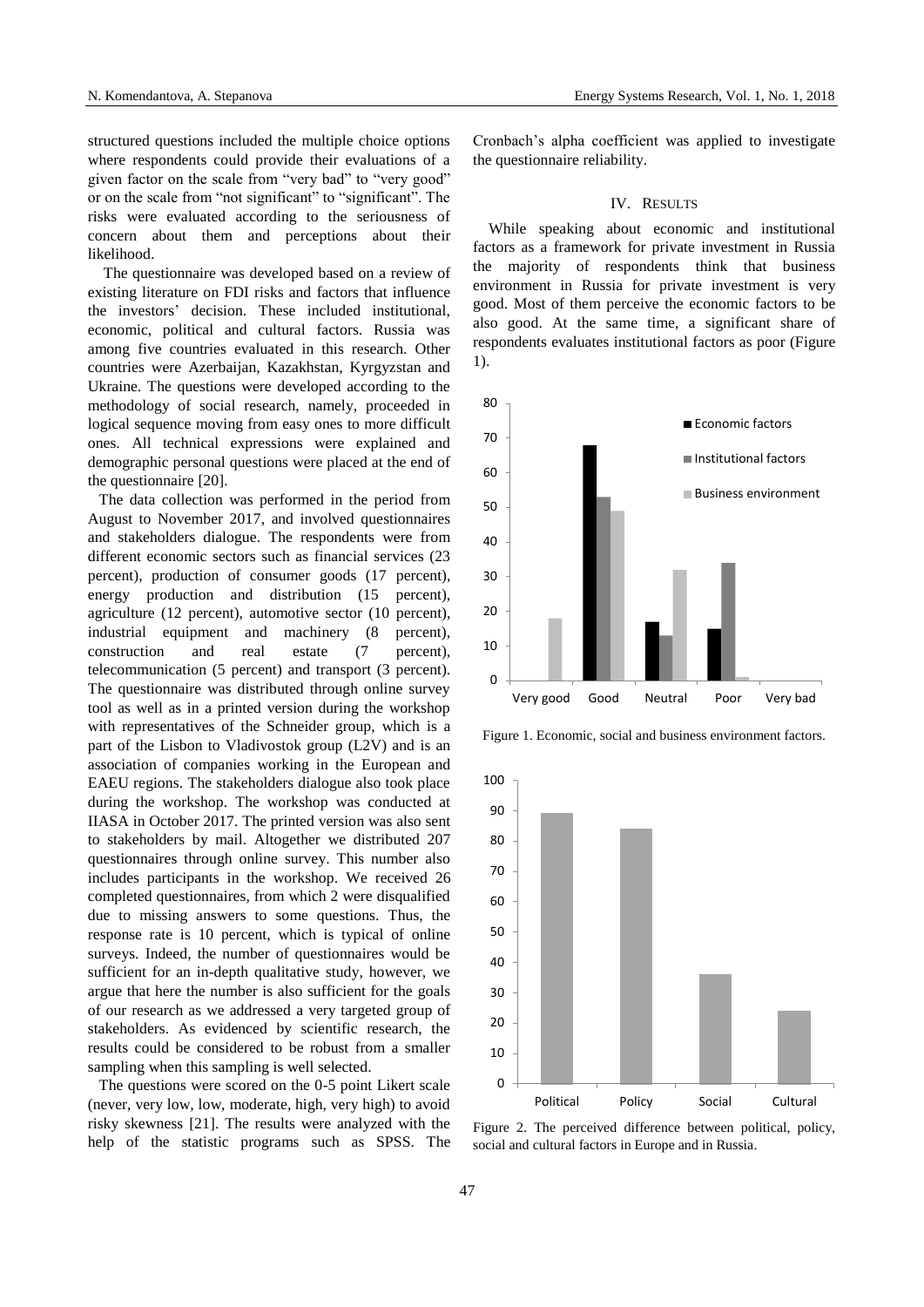Further, respondents were asked to evaluate political, policy, social and cultural factors in Russia and compare them with these factors in the countries of the European Union. The aim was to understand how large is the perceived difference between these factors in Russia and in Europe and if respondents perceive this difference as a barrier to private investment in Russia. The results indicate that respondents think that political factors and policy have the major difference to the European countries. At the same time cultural and social factors were perceived to be more similar (Figure 2).

Our results demonstrate that private investors perceive financial and governance risks to be the most significant risks (Figure 3).

The financial risks included the competitive pricing, the time and cost of bidding, bank and financial services as well as the level of equity, external indebtedness, achieving financial closing, joint control with the banks, cost overruns, generation of cash flows and securing operational cash flow. From them the risk to generate not sufficiently attractive rate of return as well as the risk to keep the joint control with the banks over assets were perceived as the most serious in terms of their impact on FDI.

The likelihood of political risks was perceived to be very high in Russia. Namely, over 90 percent of all participating respondents think that the political risk in Russia is likely. The high likelihood of regulatory risks is perceived by the lower number of respondents (85 percent), followed by the revenue risks (75 percent) and the operational risks (60 percent).



Figure 3. Seriousness of concern about the financial, governance, project and public opposition risks.

Therefore, the governance risks, including the political risks, were perceived as the most likely risks in Russia. However, the financial risks, including the generation of attractive rate of return, were perceived as the most significant.

## V. DISCUSSION

Scientific literature shows that the willingness of foreign investors to participate in medium and long-term planning horizon projects in Russia, such as energy generation and transmission projects, depends on perceptions of risks for this investment. In the event that risks are perceived as serious or likely, investors expect higher risk premiums to compensate for the risk or refrain from the investment. Therefore, the investment decision depends on combination of two elements such as the occurrence of a negative event and the level of financial impact [22].

Our results demonstrate that the financial risk is the most significant in terms of impact on investment. At the same time the political risk is the most likely risk in Russia. The risk of public opinion, under which we mean possible public opposition due to concerns about the need for projects or their location, as well as concerns about distribution of risks, benefits, costs and the engagement possibilities, was not perceived to be significant. In this research, we have not identified why this is the case, due to the lack of concerns or due to available participation options and the loss of hope to be heard and to have an opportunity to contribute to the decision-making process.

The respondents perceive the difference between Russia's political framework and policies and those in the European Union as one of the major obstacles to FDI. This also correlates with estimations of the institutional frameworks provided by our survey when the development and state of institutional framework was perceived as the most problematic area among three evaluated areas such as economic factors, institutional factors and business environment. The dominant role of state-owned, often monopoly companies is one of the reasons behind the large role given to political and policy risks.

Our results allow evaluating perceptions of European companies which deal with private investment in Russia. They indicate the areas where efforts are necessary to increase attractiveness of private investment in medium and long-term horizon planning projects such as energy generation and transmission. The efforts are mainly necessary to improve the institutional frameworks and to balance the difference in political and policy environment of Russia and the EU [23].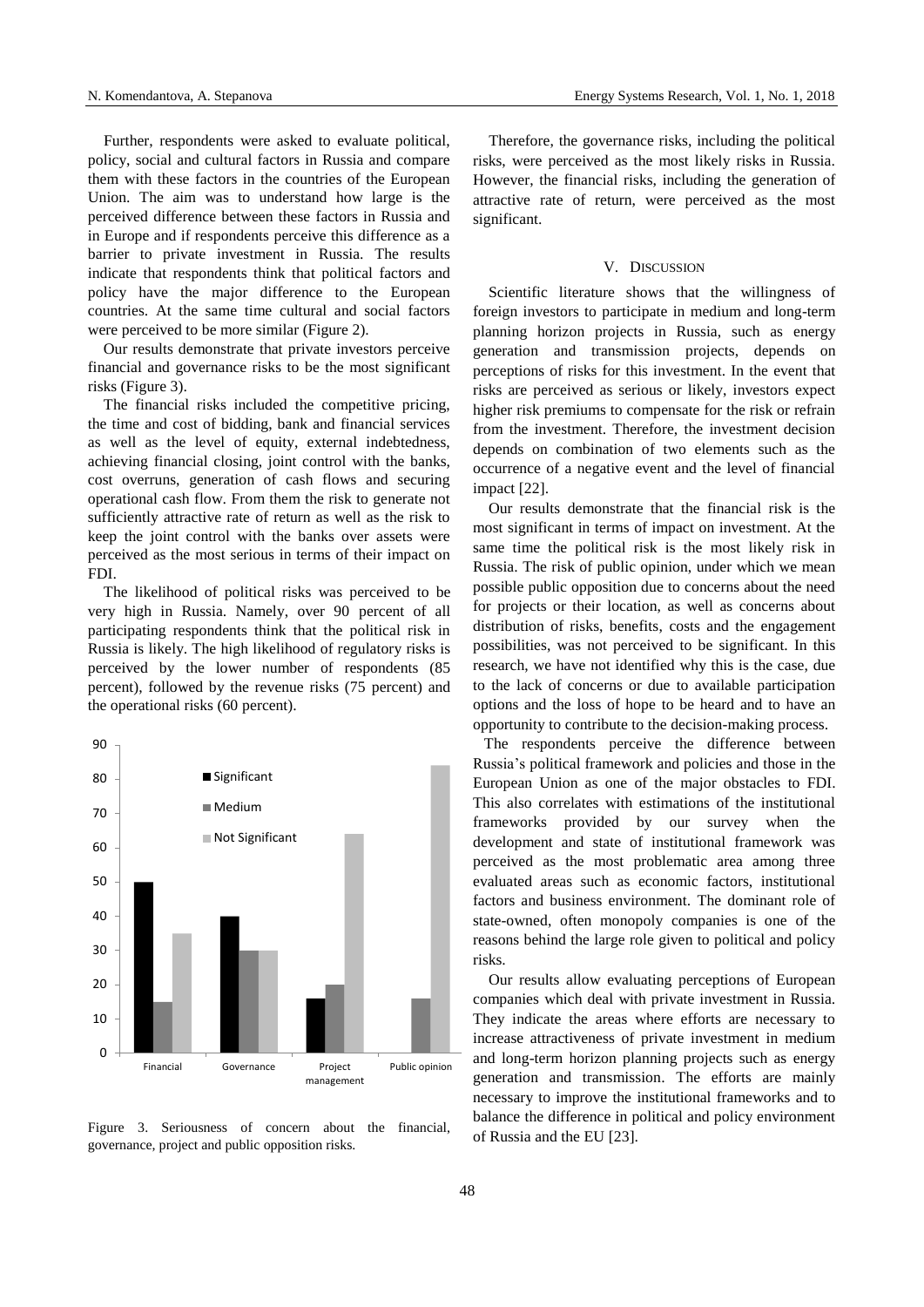# ACKNOWLEDGEMENTS

This work was supported by the large-scale research project «Challengers and Opportunities of Economic Integration within a wider European and Eurasian Space».

## **REFERENCES**

- [1] Conception of Long-Term Socio-Economic Development of the Russian Federation up to 2020 approved by Decree No 1662-r of the Government of the Russian Federation dated 17 November 2008 and Adopted by the Decree of the Ministry of Industry and Energy dated 21.12.2006, No 413
- [2] K. Arrow, "The economics of agency", in J. Pratt and R. Zeckhauser Eds., *Principals and agents: the structure of business*. Harvard Business School Press, Boston, 1985.
- [3] P. Slovic, "Perception of Risk", *Science*, 236, pp. 280-285, April 1987.
- [4] J. Dunning, "Globalisation and the new geography of foreign direct investment", *Oxford Development Studies*, Volume 26, Issue 1, 1998.
- [5] H. Lucke, S. Eichler, "Foreign direct investment: the role of institutional and cultural determinants", *Applied Economics*, Vol. 48, Issue 11, 2016.
- [6] R. Martinez-San, M. Bengoa, B. Sanchez-Robles, "Foreign direct investment, trade integration and the home bias: evidence from the European Union", *Empirical Economics*, Springer, 2015.
- [7] M. Busse, C. Hefeker, "Political risk, institutions and foreign direct investment", *European Journal of Political Economy*, Vol. 23, Issue 2, pp. 397-415, June 2007.
- [8] T.S. Eicher, C. Papageorgiou, A.E. Raftery, "Default Priors and Predictive Performance in Bayesian Model Averaging, with Application to Growth Determinants", *Journal of Applied Econometrics*, 26, 1, pp. 30–55, 2011.
- [9] M. Lawless, "Tax complexity and inward investment", Research Technical Papers 5/RT/09, Central Bank of Ireland, 2009.
- [10] E. Egger, H. Winner, "Evidence on Corruption as an incentive for Foreign Direct Investment", *European Journal of Political Economy*, Vol. 21, pp. 932-952, 2005.
- [11] *The Bleyzer Initiative: Completing the Economic Transition in FSU Countries*, Bleyzer Foundation, Kiev, 2002.
- [12] *Global Risks Report 2014*, World Economic Forum, Geneva, 2014.
- [13] *Doing Business 2014: Understanding Regulations for Small and Medium-Size Enterprises*, Washington, DC: World Bank Group, 2013.
- [14] *World Investment Report: 2014*. New York and

Geneva: United Nations Conference on Trade and Development, New York and Geneva (UNCTAD), 2015.

- [15] I. Iwasaki, M. Tokunaga, "Macroeconomic Impacts of FDI in Transition Economies: A Meta-Analysis", *World Development*, 61, pp. 53-69, 2014.
- [16] A. Corcoran, R. Gillanders, "Foreign direct investment and the ease of doing business", *Review World Economics*, 151, pp. 103-126, 2015.
- [17] N. Komendantova, L. Ilmola, A. Stepanova, "Foreign direct investment in Russia: stakeholders' perceptions of risks and barriers", *Journal of Economics and Behavioral Studies*, 8 (5), pp. 184- 193, 2016.
- [18] *Foreign direct investment in the European Union and the Eurasian Countries (2005-2016)*, IIASA (to be published).
- [19] C. Kotharu, *Research Methodology: Methods and Techniques*. Second Revised Edition. New Age, 2002.
- [20] L. Suskie, *Questionnaire Survey Research: What Works*. Resources for Institutional Research, Florida State University, 1992.
- [21] C. Fornell, "A national customer satisfaction barometer: The swedish experience", *Journal of Marketing*, 6-21, 1992.
- [22] T.S. Schmidt, "Low-carbon investment risks and derisking. Commentary", *Nature Climate Change*, 4, pp. 237-239, 2014.
- [23] *Eurasian Economic Integration: Facts and Figures*. Available online: [www.eurasiancommission.org](http://www.eurasiancommission.org/)